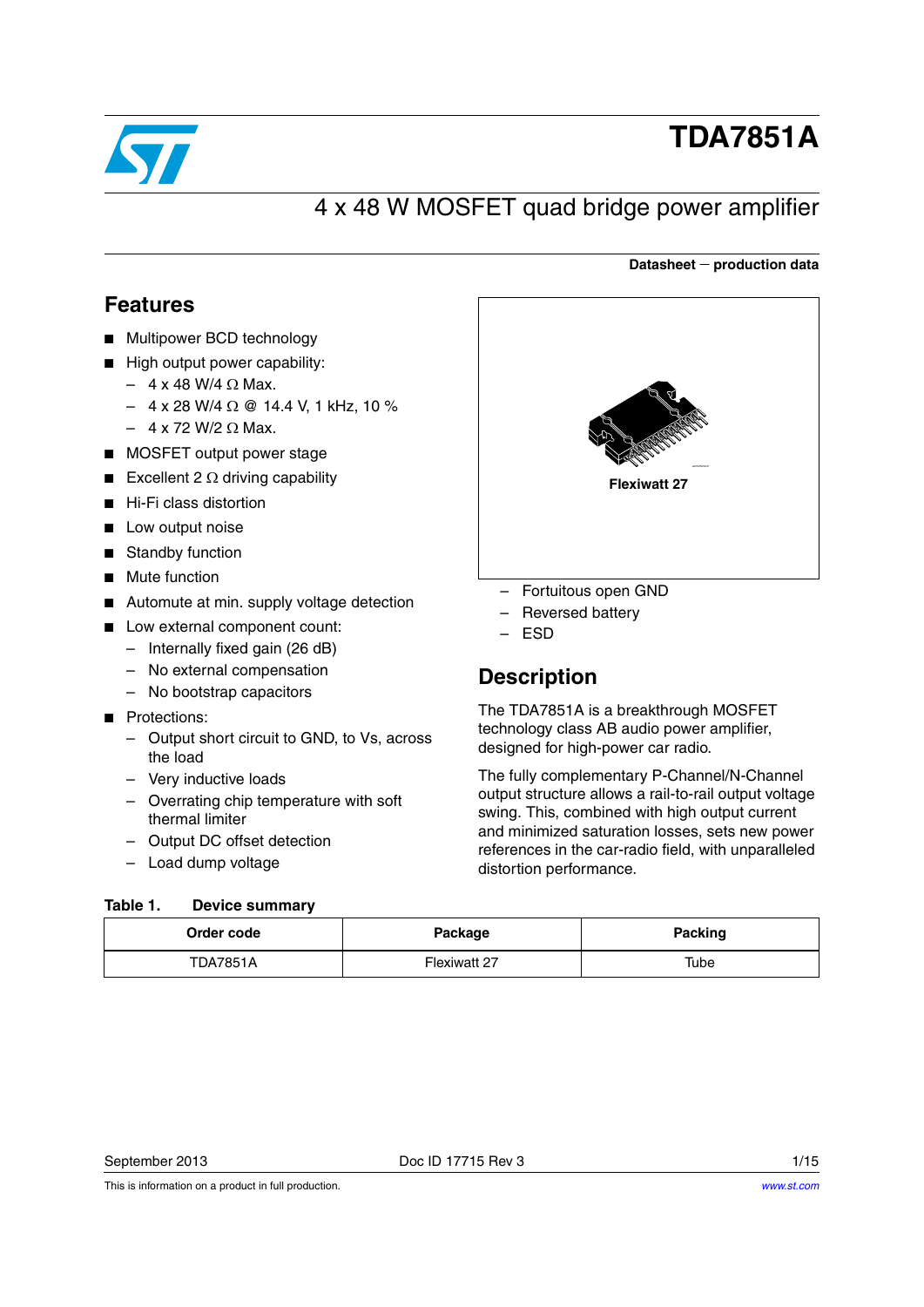# **Contents**

| 1                       |     |  |  |  |  |
|-------------------------|-----|--|--|--|--|
|                         | 1.1 |  |  |  |  |
|                         | 1.2 |  |  |  |  |
| $\overline{2}$          |     |  |  |  |  |
|                         | 2.1 |  |  |  |  |
|                         | 2.2 |  |  |  |  |
| 3                       |     |  |  |  |  |
|                         | 3.1 |  |  |  |  |
|                         | 3.2 |  |  |  |  |
|                         | 3.3 |  |  |  |  |
| $\overline{\mathbf{4}}$ |     |  |  |  |  |
|                         | 4.1 |  |  |  |  |
|                         | 4.2 |  |  |  |  |
|                         | 4.3 |  |  |  |  |
|                         | 4.4 |  |  |  |  |
|                         | 4.5 |  |  |  |  |
| 5                       |     |  |  |  |  |
| 6                       |     |  |  |  |  |

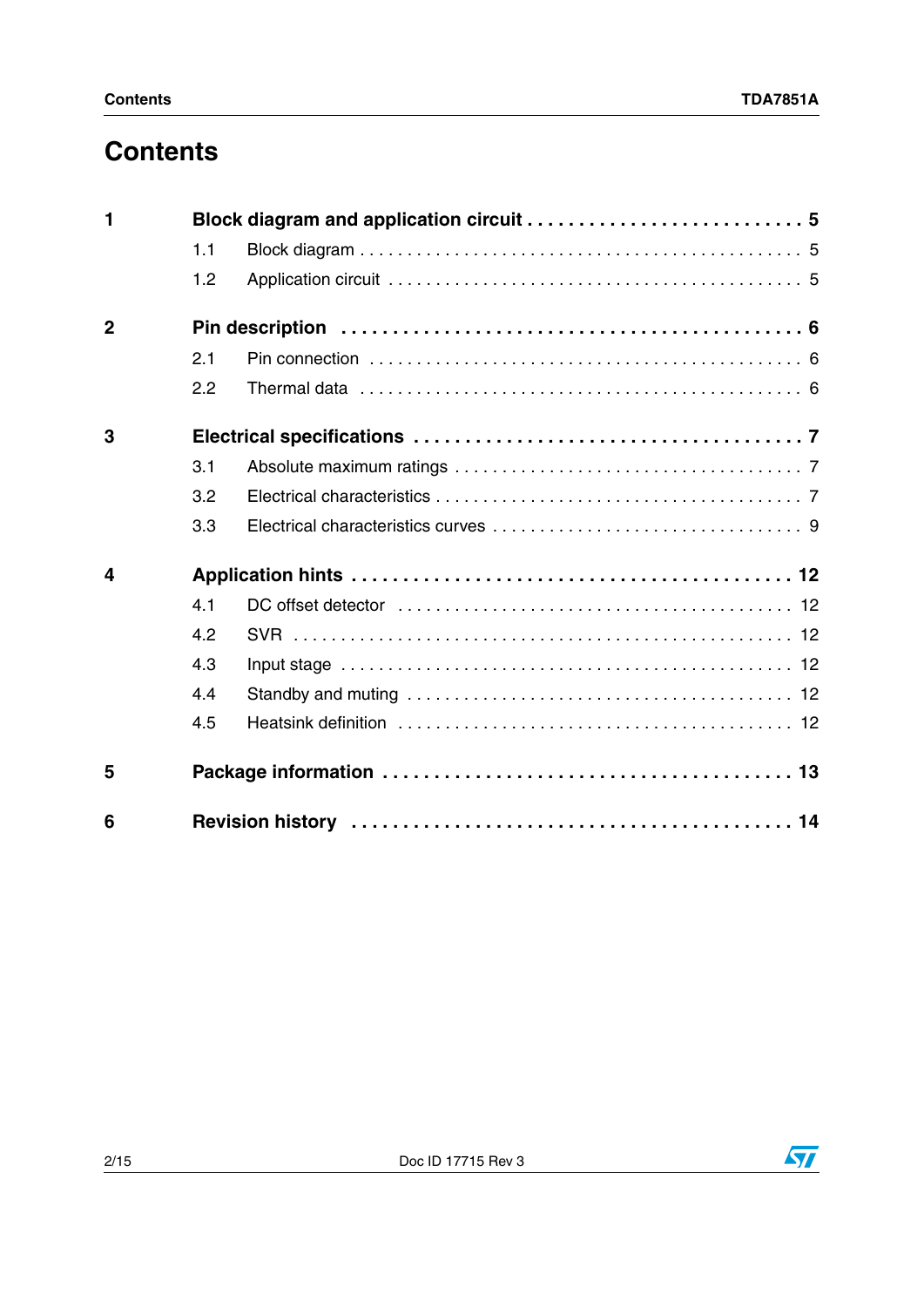# **List of tables**

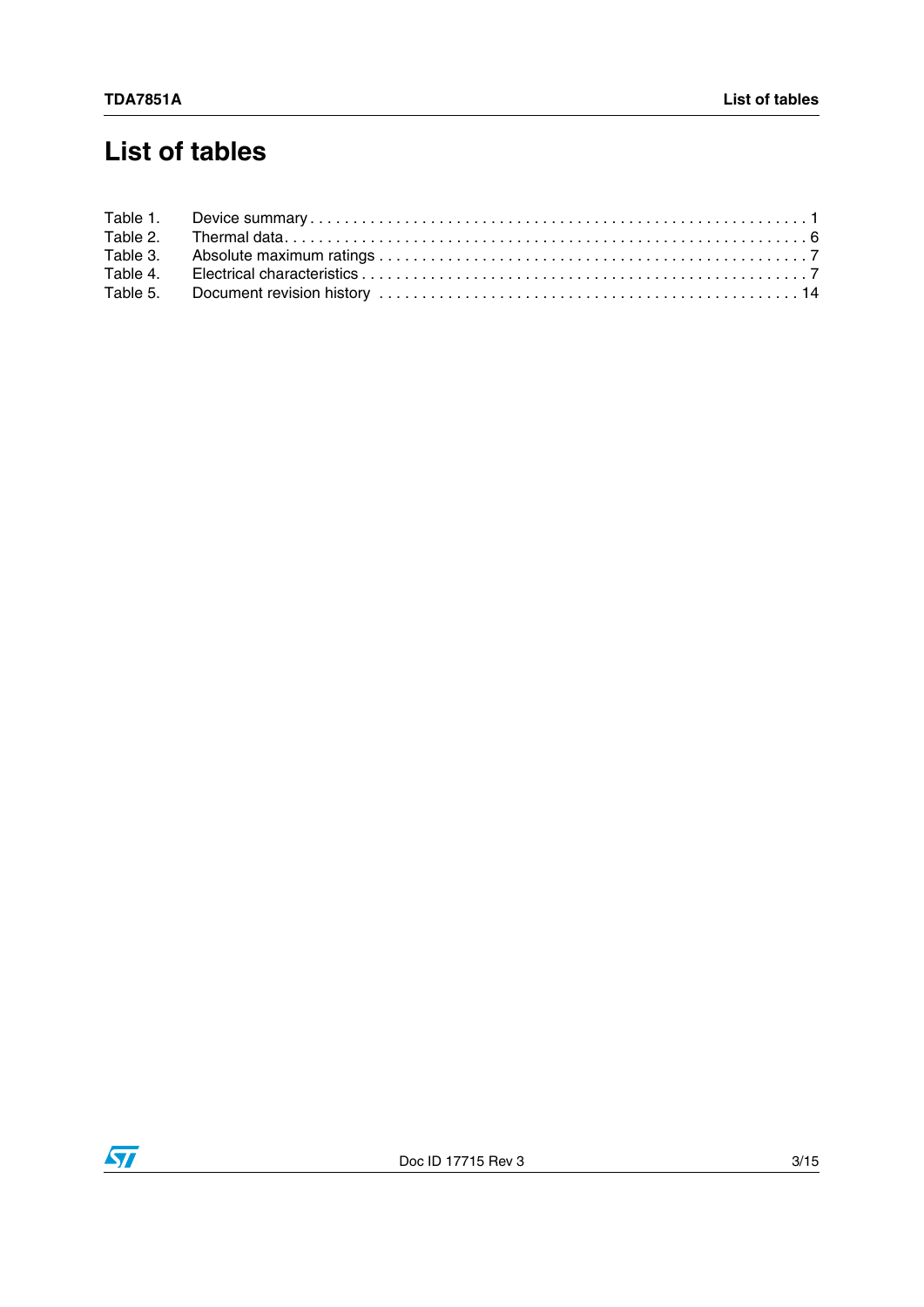# **List of figures**

| Power dissipation and efficiency vs. output power $(R_1 = 4 \Omega, SIME) \dots \dots \dots \dots \dots \dots \dots$ |
|----------------------------------------------------------------------------------------------------------------------|
| Power dissipation and efficiency vs. output power (R <sub>L</sub> = 2 $\Omega$ , SINE) 10                            |
| Power dissipation vs. output power (R <sub>1</sub> = 4 $\Omega$ , audio program simulation) 11                       |
| Power dissipation vs. output power (R <sub>1</sub> = 2 $\Omega$ , audio program simulation) 11                       |
| ITU R-ARM frequency response, weighting filter for transient pop. 11                                                 |
|                                                                                                                      |
|                                                                                                                      |

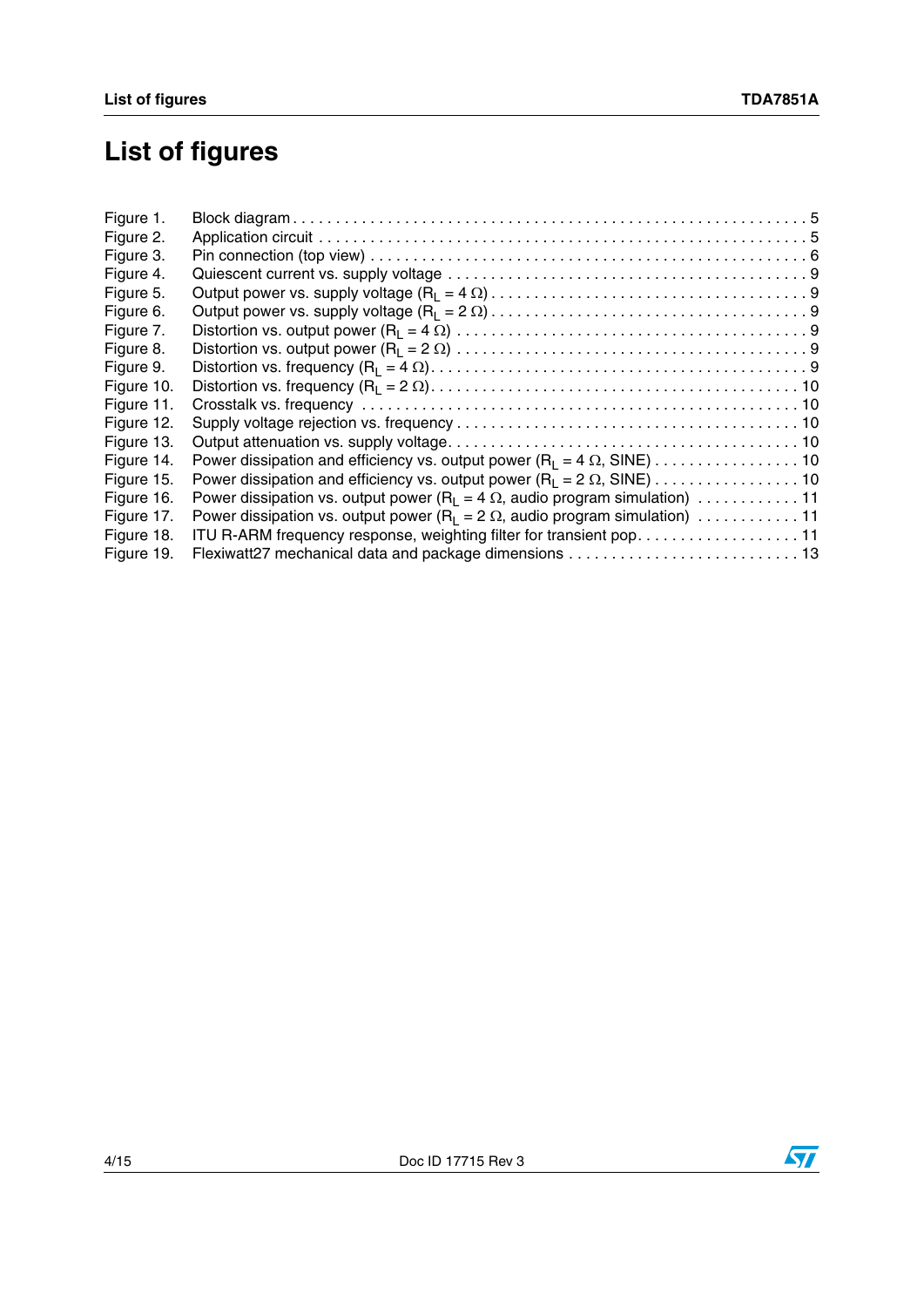# <span id="page-4-0"></span>**1 Block diagram and application circuit**

### <span id="page-4-1"></span>**1.1 Block diagram**

### <span id="page-4-3"></span>**Figure 1. Block diagram**



# <span id="page-4-2"></span>**1.2 Application circuit**

### <span id="page-4-4"></span>**Figure 2. Application circuit**



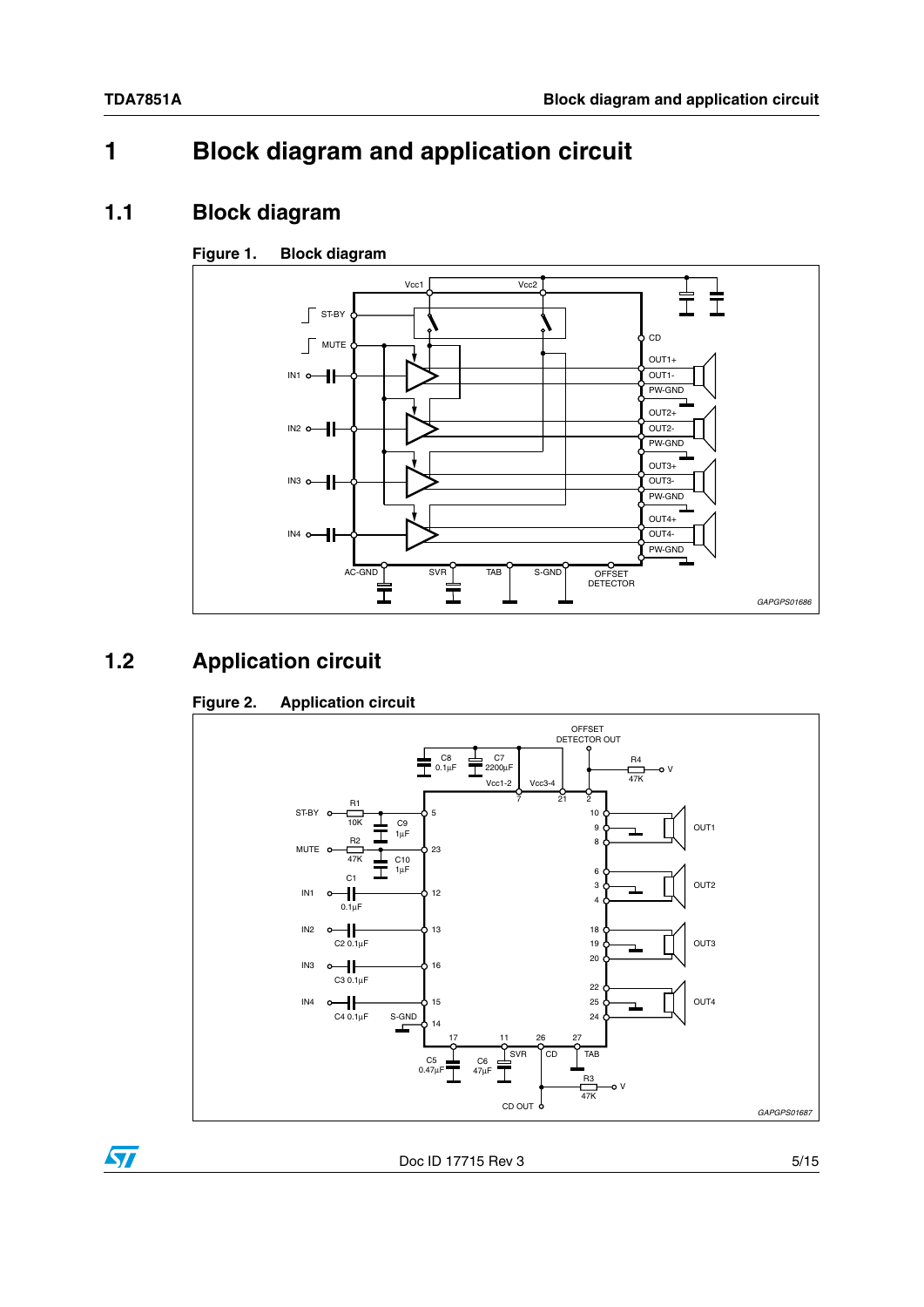# <span id="page-5-0"></span>**2 Pin description**

### <span id="page-5-1"></span>**2.1 Pin connection**

### <span id="page-5-4"></span>**Figure 3. Pin connection (top view**)



# <span id="page-5-2"></span>**2.2 Thermal data**

#### <span id="page-5-3"></span>Table 2. **Thermal data**

| <b>Symbol</b>   | <b>Parameter</b>                           | Value | Unit          |
|-----------------|--------------------------------------------|-------|---------------|
| $n_{th}$ j-case | Max<br>Thermal resistance junction-to-case |       | $\degree$ C/W |

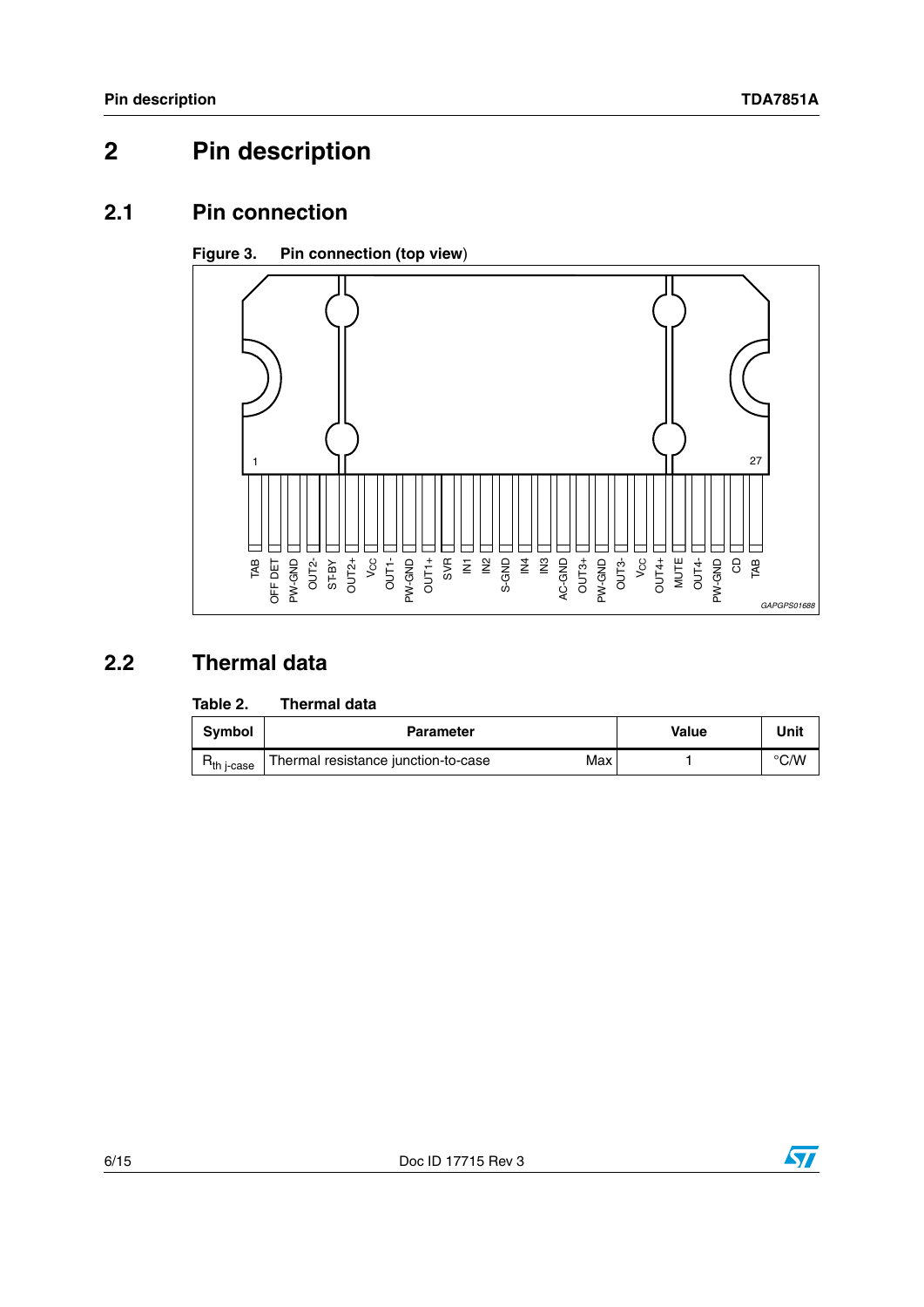# <span id="page-6-0"></span>**3 Electrical specifications**

### <span id="page-6-1"></span>**3.1 Absolute maximum ratings**

<span id="page-6-3"></span>

| Table 3. |  | Absolute maximum ratings |  |
|----------|--|--------------------------|--|
|----------|--|--------------------------|--|

| Symbol              | <b>Parameter</b>                                                                                       | Value        | Unit   |
|---------------------|--------------------------------------------------------------------------------------------------------|--------------|--------|
| $V_S$               | Operating supply voltage                                                                               | 18           | v      |
| $V_{S(DC)}$         | DC supply voltage                                                                                      | 28           | v      |
| $V_{S\ (pk)}$       | Peak supply voltage (for $t = 50$ ms)                                                                  | 50           | v      |
| ١o                  | Output peak current<br>Non repetitive $(t = 100 \mu s)$<br>Repetitive (duty cycle 10 % at $f = 10$ Hz) | 10<br>9      | A<br>A |
| $P_{\text{tot}}$    | Power dissipation $T_{\text{case}} = 70 \text{ °C}$                                                    | 85           | w      |
| T,                  | Junction temperature                                                                                   | 150          | °C     |
| ${\sf T}_{\sf stg}$ | Storage temperature                                                                                    | $-55$ to 150 | °C     |

# <span id="page-6-2"></span>**3.2 Electrical characteristics**

Refer to the test and application diagram,  $V_s = 14.4$  V; R<sub>L</sub> = 4  $\Omega$ ; R<sub>g</sub> = 600  $\Omega$ ; f = 1 kHz;  $T_{\text{amb}}$  = 25 °C; unless otherwise specified.

| Symbol                      | <b>Parameter</b>                            | <b>Test condition</b>                                                                              | Min.  | Typ.           | Max.  | <b>Unit</b> |
|-----------------------------|---------------------------------------------|----------------------------------------------------------------------------------------------------|-------|----------------|-------|-------------|
| $V_S$                       | Supply voltage range                        | $\overline{\phantom{a}}$                                                                           | 8     | ۰              | 18    | V           |
| $I_{q1}$                    | Quiescent current                           | $R_1 = \infty$                                                                                     | 100   | 150            | 300   | mA          |
| $V_{OS}$                    | Output offset voltage                       | Play mode / Mute mode                                                                              | $-60$ |                | $+60$ | mV          |
|                             | During mute ON/OFF output offset<br>voltage | <b>ITU R-ARM weighted</b>                                                                          | -10   |                | $+10$ | mV          |
| $dV_{OS}$<br>offset voltage | During standby ON/OFF output                | see Figure 18                                                                                      | $-10$ | ۰              | $+10$ | mV          |
| $G_{V}$                     | Voltage gain                                | $\blacksquare$                                                                                     | 25    | 26             | 27    | dB          |
| $dG_v$                      | Channel gain unbalance                      |                                                                                                    |       |                | ±1    | dB          |
| $P_0$<br>Output power       |                                             | $V_S = 14.4$ V; THD = 10 %<br>$V_S = 14.4$ V; THD = 1 %                                            | 25    | 28<br>22       |       | W<br>W      |
|                             |                                             | $V_S = 14.4$ V; THD = 10 %, 2 $\Omega$<br>$V_S = 14.4$ V; THD = 1 %, 2 $\Omega$                    |       | 48<br>38       |       | W<br>W      |
| $P_{o \, max.}$             | Max. output power <sup>(1)</sup>            | $V_S = 14.4 V; R_L = 4 \Omega$<br>$V_S = 14.4 V; R_1 = 2 \Omega$<br>$V_S = 15.2 V; R_1 = 4 \Omega$ |       | 45<br>75<br>48 |       | W<br>W<br>W |
| <b>THD</b>                  | <b>Distortion</b>                           | $P_0 = 4 W$                                                                                        |       | 0.01           | 0.05  | $\%$        |

### <span id="page-6-4"></span>**Table 4. Electrical characteristics**

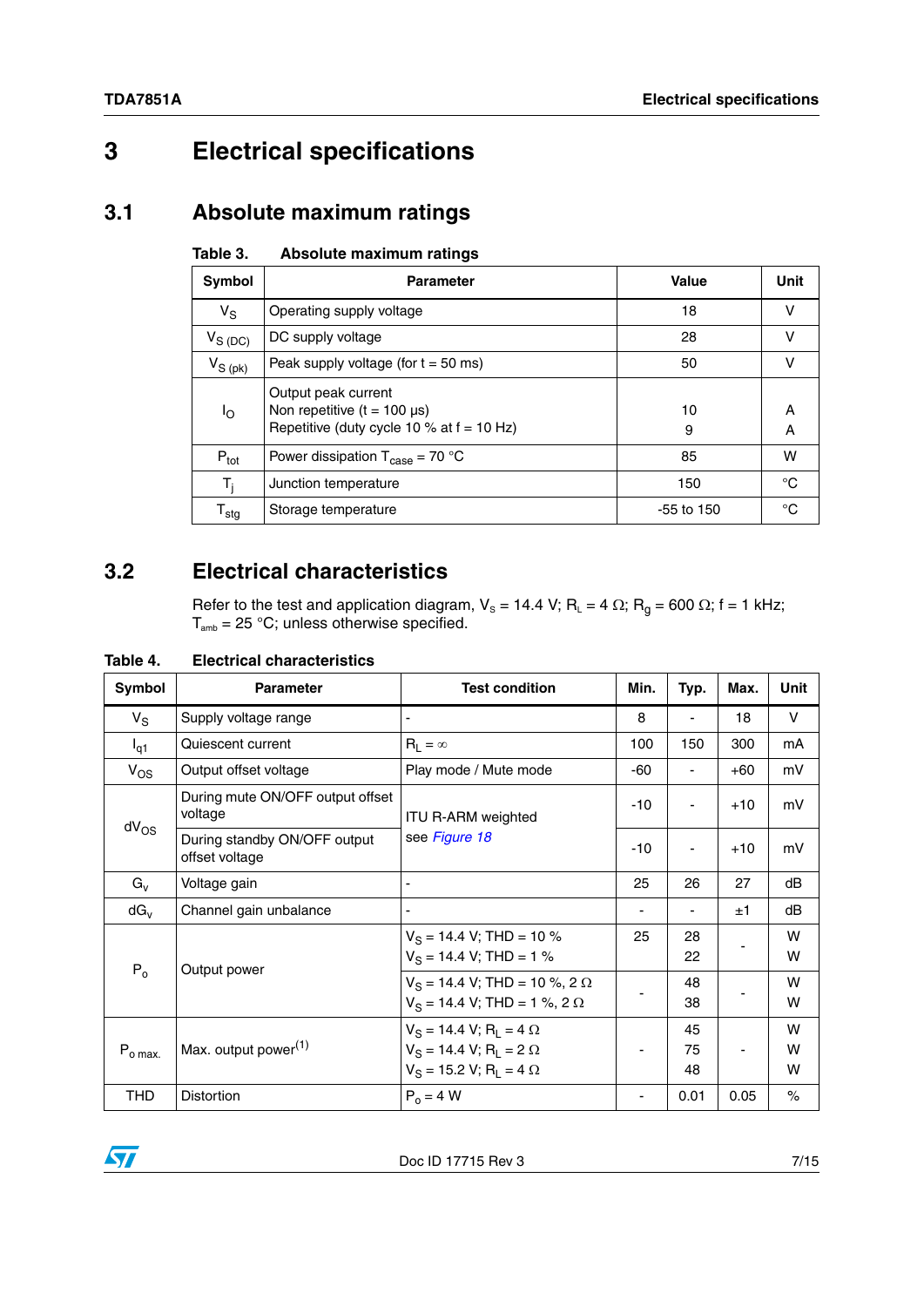| Symbol              | <b>Parameter</b>                    | <b>Test condition</b>                                                    | Min.                         | Typ.                     | Max.                                                 | Unit     |
|---------------------|-------------------------------------|--------------------------------------------------------------------------|------------------------------|--------------------------|------------------------------------------------------|----------|
| $e_{No}$            | Output noise                        | "A" Weighted                                                             |                              | 35                       |                                                      | μV       |
|                     |                                     | Bw = $20$ Hz to $20$ kHz                                                 |                              | 50                       | 100                                                  | μV       |
| <b>SVR</b>          | Supply voltage rejection            | f = 100 Hz; $V_r$ = 1 Vrms                                               | 50                           | 70                       |                                                      | dB       |
| $f_{ch}$            | High cut-off frequency              | $P_{O} = 0.5 W$                                                          | 100                          | 300                      | $\overline{\phantom{a}}$                             | kHz      |
| $R_i$               | Input impedance                     |                                                                          | 70                           | 100                      | 130                                                  | kΩ       |
| $C_T$               | Cross talk                          | $f = 1$ kHz, $P_{O} = 4$ W<br>f = 10 kHz, $P_0 = 4 W$                    | 60                           | 70<br>60                 | $\overline{\phantom{a}}$<br>$\overline{\phantom{a}}$ | dB<br>dB |
| $I_{SB}$            | Standby current consumption         | $V_{St-by} = 1.2 V$                                                      | $\overline{\phantom{a}}$     | $\overline{\phantom{a}}$ | 20                                                   | μA       |
|                     |                                     | $V_{St-bv} = 0$                                                          | $\qquad \qquad \blacksquare$ | ÷,                       | 10                                                   | μA       |
| $I_{pin5}$          | Standby pin current                 | $V_{\text{St-by}} = 1.2 V$ to 2.6 V                                      | $\blacksquare$               | $\blacksquare$           | ±1                                                   | μA       |
| V <sub>SB out</sub> | Standby out threshold voltage       | (Amp: ON)                                                                | 2.6                          |                          |                                                      | V        |
| $V_{SB}$ in         | Standby in threshold voltage        | (Amp: OFF)                                                               |                              | $\blacksquare$           | 1.2                                                  | v        |
| $A_{M}$             | Mute attenuation                    | $P_{Oref} = 4 W$                                                         | 80                           | 90                       | $\overline{\phantom{a}}$                             | dB       |
| V <sub>M out</sub>  | Mute out threshold voltage          | (Amp: Play)                                                              | 2.6                          | $\overline{\phantom{a}}$ | $\overline{\phantom{a}}$                             | V        |
| $V_{M \text{ in}}$  | Mute in threshold voltage           | (Amp: Mute)                                                              |                              | $\overline{\phantom{0}}$ | 1.2                                                  | V        |
| V <sub>AM in</sub>  | $V_S$ automute threshold            | (Amp: Mute)<br>Att $\geq 80$ dB; P <sub>Oref</sub> = 4 W<br>(Amp: Play)  | 6.7                          | $\overline{7}$           |                                                      | V        |
|                     |                                     | Att < 0.1 dB; $P_{O} = 0.5$ W                                            | $\overline{\phantom{a}}$     | 7.5                      | 8                                                    | V        |
| lpin <sub>23</sub>  | Muting pin current                  | $V_{MUTE}$ = 1.2 V<br>(Sourced current)                                  | 7                            | 12                       | 18                                                   | μA       |
|                     |                                     | $V_{MUTE}$ = 2.6 V                                                       | -5                           | $\overline{\phantom{0}}$ | 18                                                   | μA       |
| Offset detector     |                                     |                                                                          |                              |                          |                                                      |          |
| $V_{OFF}$           | Detected differential output offset | $V_{St-by} = 5 V$                                                        | ±1                           | ±2                       | ±3                                                   | V        |
| $V_{OFF\_SAT}$      | Off detector saturation voltage     | $V_0$ > ±3 V, $I_{off\,Det}$ = 1 mA<br>0 V < $V_{\text{off Det}}$ < 18 V | $\overline{\phantom{a}}$     | 0.2                      | 0.4                                                  | V        |
| $V_{OFF\_LK}$       | Off detector leakage current        | $V_0 < \pm 1$ V                                                          | $\overline{\phantom{a}}$     | 0                        | 15                                                   | μA       |
|                     | <b>Clipping detector</b>            |                                                                          |                              |                          |                                                      |          |
| $CD_{LK}$           | Clip detector high leakage current  | Cd off                                                                   | $\blacksquare$               | $\mathsf{O}\xspace$      | $\mathbf{1}$                                         | μA       |
| $CD_{SAT}$          | Clip detector saturation voltage    | DC On; $I_{CD} = 1$ mA                                                   | $\overline{\phantom{0}}$     | 0.2                      | 0.4                                                  | V        |
| CD <sub>THD</sub>   | Clip detector THD level             |                                                                          | $\overline{\phantom{a}}$     | $\overline{\mathbf{c}}$  |                                                      | $\%$     |

**Table 4. Electrical characteristics (continued)**

1. Saturated square wave output

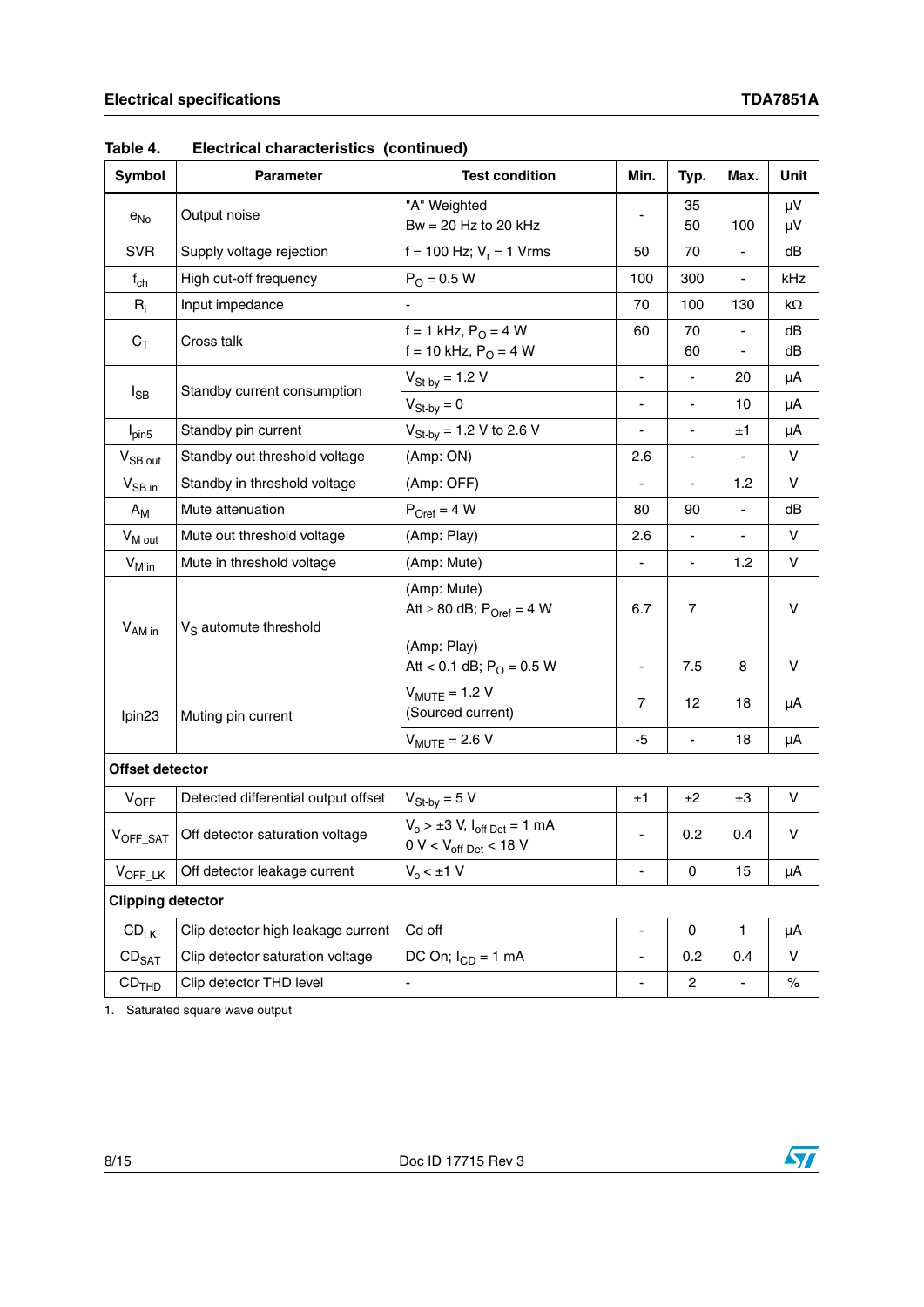### <span id="page-8-0"></span>**3.3 Electrical characteristics curves**

<span id="page-8-1"></span>**Figure 4. Quiescent current vs. supply** 

**voltage**



<span id="page-8-2"></span>



<span id="page-8-3"></span>

<span id="page-8-4"></span>**Figure 7. Distortion vs. output power**  $(R_L = 4 \Omega)$ 



<span id="page-8-5"></span>**Figure 8. Distortion vs. output power**  $(R_L = 2 \Omega)$ 

<span id="page-8-6"></span>



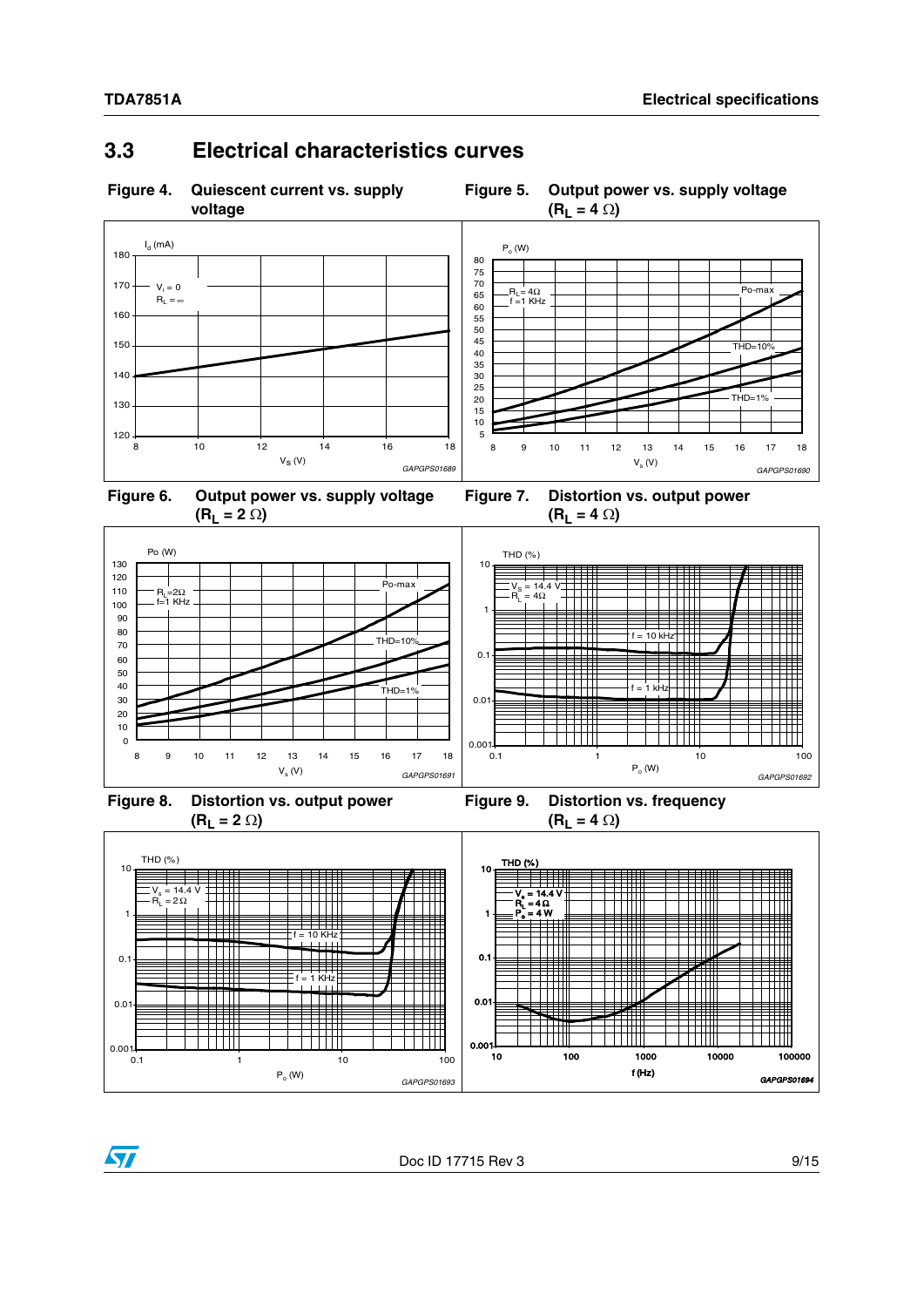<span id="page-9-0"></span>**Figure 10. Distortion vs. frequency**  $(R_L = 2 \Omega)$ 

<span id="page-9-1"></span>



<span id="page-9-2"></span>**Figure 12. Supply voltage rejection vs. frequency**

<span id="page-9-3"></span>



<span id="page-9-4"></span>**Figure 14. Power dissipation and efficiency vs. output power (R<sub>L</sub> = 4**  $\Omega$ **, SINE)** 

<span id="page-9-5"></span>



10/15 Doc ID 17715 Rev 3

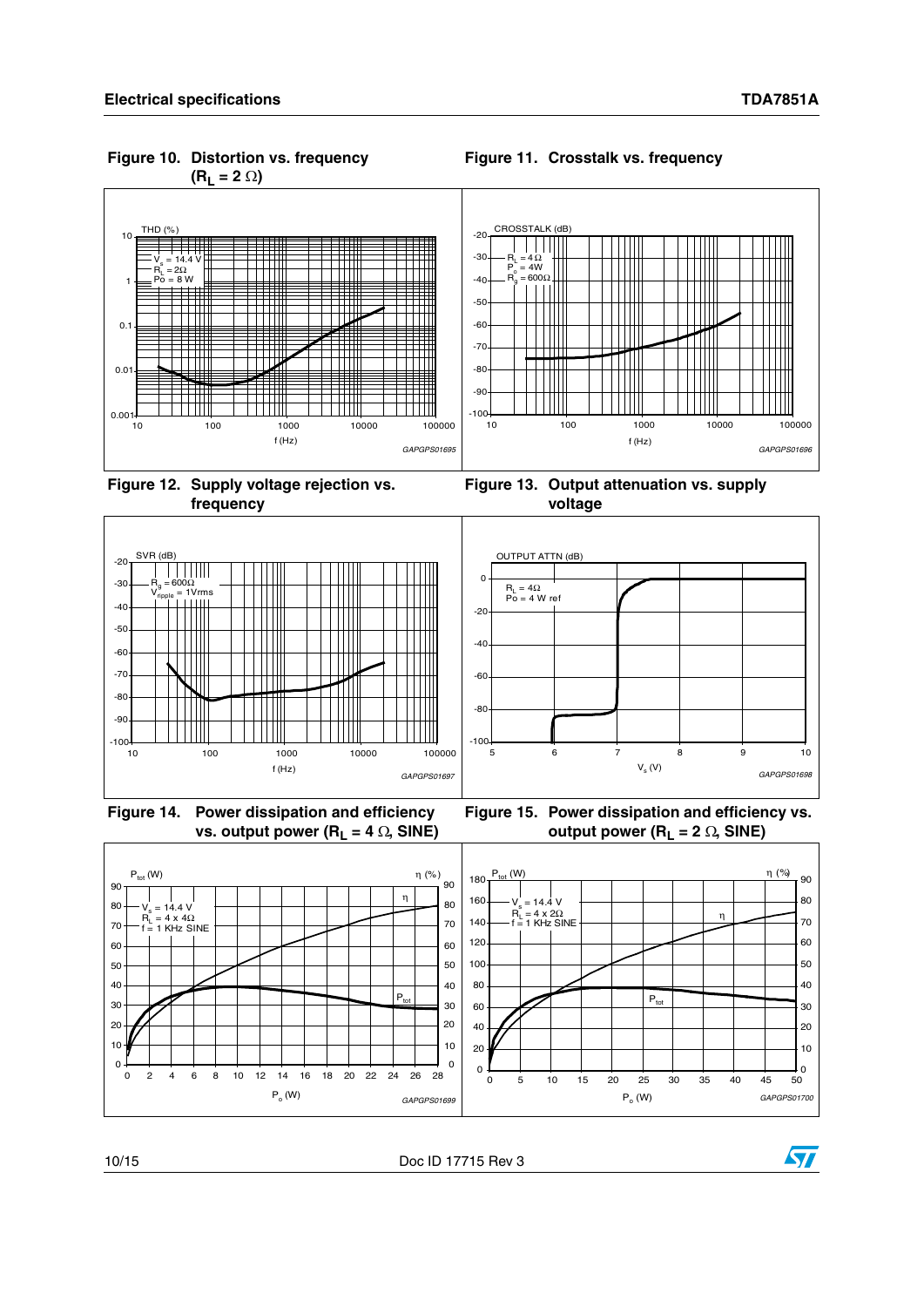

<span id="page-10-0"></span>**Figure 16. Power dissipation vs. output power**   $(R_L = 4 \Omega,$  audio program simulation)

<span id="page-10-1"></span>

<span id="page-10-2"></span>**Figure 18. ITU R-ARM frequency response, weighting filter for transient pop**



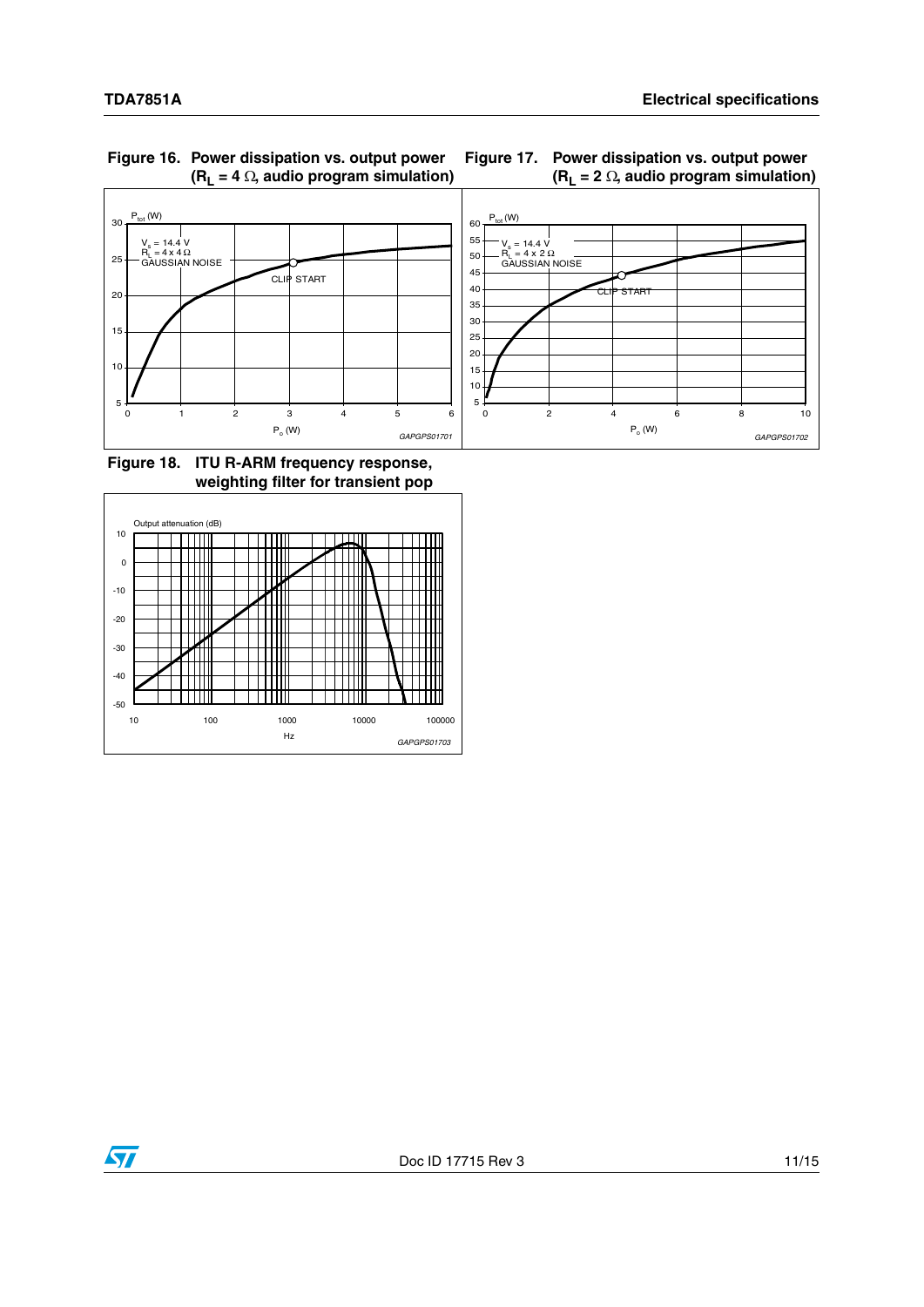# <span id="page-11-0"></span>**4 Application hints**

### <span id="page-11-1"></span>**4.1 DC offset detector**

The TDA7851A integrates a DC offset detector to avoid that an anomalous DC offset on the inputs of the amplifier may be multiplied by the gain and result in a dangerous large offset on the outputs which may lead to speakers damage for overheating. The feature works with the amplifier unmuted and no signal at the inputs.

### <span id="page-11-2"></span>**4.2 SVR**

Besides its contribution to the ripple rejection, the SVR capacitor governs the turn ON/OFF time sequence and, consequently, plays an essential role in the pop optimization during ON/OFF transients. To conveniently serve both needs, **its minimum recommended value is 10** µ**F**.

### <span id="page-11-3"></span>**4.3 Input stage**

The TDA7851A's inputs are ground-compatible and can stand very high input signals  $(\pm 8$  Vpk) without any performance degradation.

If the standard value for the input capacitors  $(0.1\mu F)$  is adopted, the low frequency cut-off amounts to 16 Hz.

The input capacitors should be 1/4 of the capacitor connected to AC-GND pin for optimum pop performance.

# <span id="page-11-4"></span>**4.4 Standby and muting**

Standby and muting facilities are both CMOS-compatible. In absence of true CMOS ports or microprocessors, a direct connection to Vs of these two pins is admissible but a 470 k $\Omega$ equivalent resistance should present between the power supply and the muting and standby pins.

R-C cells have always to be used in order to smooth down the transitions for preventing any audible transient noises.

About the standby, the time constant to be assigned in order to obtain a virtually pop-free transition has to be slower than 2.5 V/ms.

# <span id="page-11-5"></span>**4.5 Heatsink definition**

Under normal usage (4  $\Omega$  speakers) the heatsink's thermal requirements have to be deduced from *[Figure 16](#page-10-0)*, which reports the simulated power dissipation when real music/speech programmes are played out. Noise with gaussian-distributed amplitude was employed for this simulation. Based on that, frequent clipping occurrence (worst-case) causes P<sub>diss</sub> = 26 W. Assuming T<sub>amb</sub> = 70° C and T<sub>CHIP</sub> = 150 °C as boundary conditions, the heatsink's thermal resistance should be approximately 2 °C/W. This would avoid any thermal shutdown occurrence even after long-term and full-volume operation.

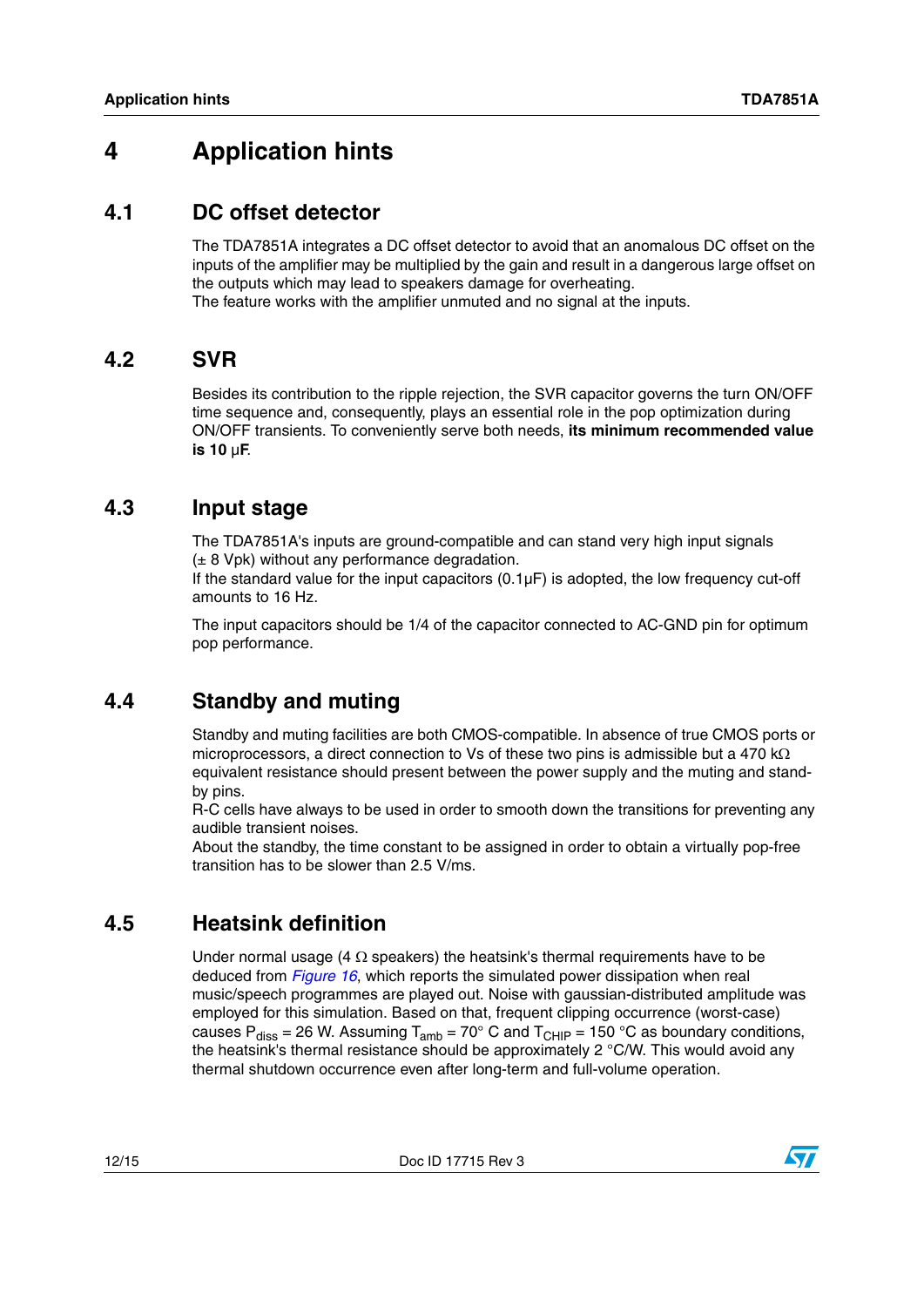$\sqrt{}$ 

# <span id="page-12-0"></span>**5 Package information**

In order to meet environmental requirements, ST offers these devices in different grades of ECOPACK® packages, depending on their level of environmental compliance. ECOPACK® specifications, grade definitions and product status are available at: *[www.st.com](http://www.st.com)*.

ECOPACK® is an ST trademark.



<span id="page-12-1"></span>

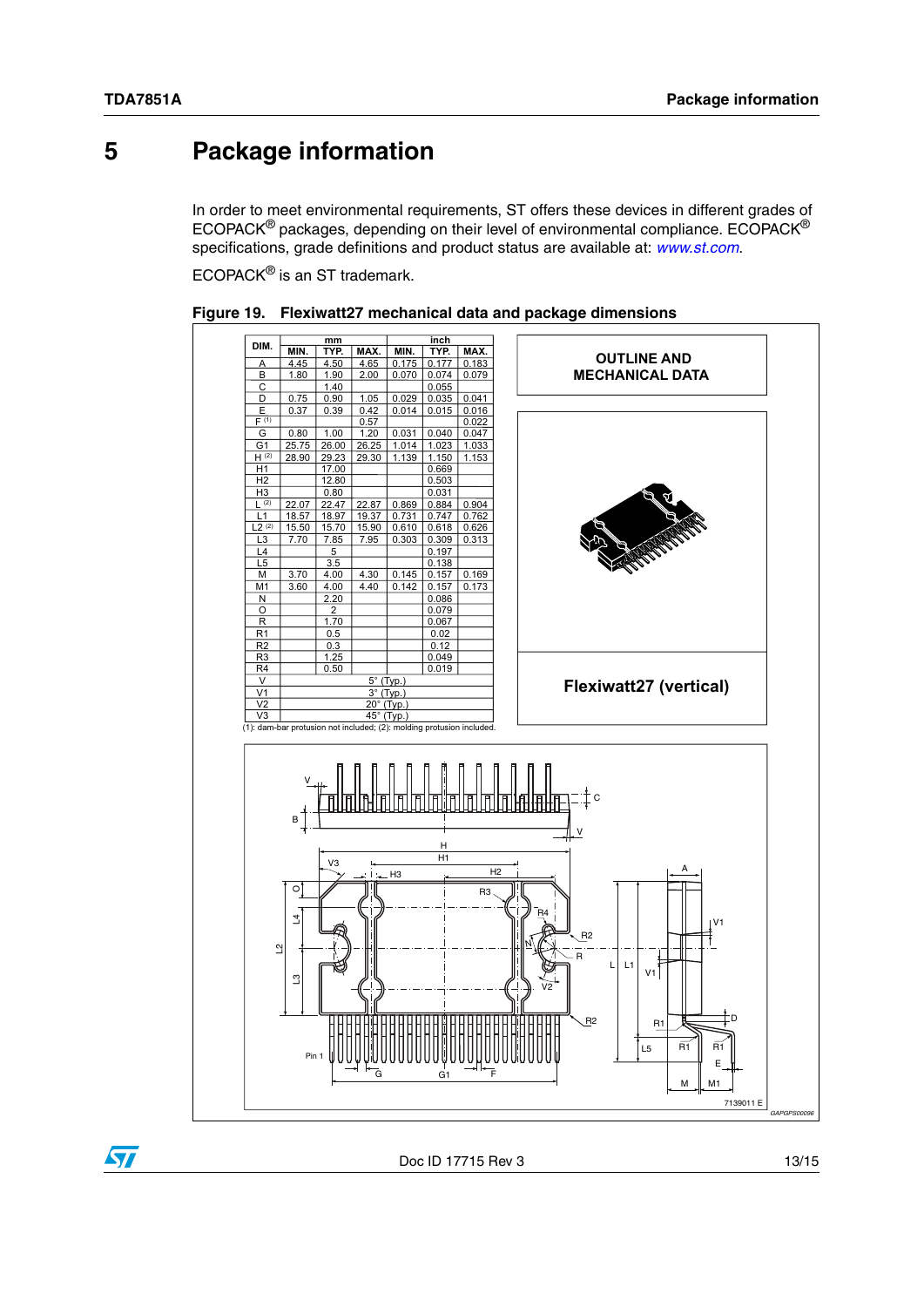# <span id="page-13-0"></span>**6 Revision history**

#### <span id="page-13-1"></span>Table 5. **Document revision history**

| Date        | <b>Revision</b> | <b>Changes</b>                                                                            |
|-------------|-----------------|-------------------------------------------------------------------------------------------|
| 09-Jul-2010 |                 | Initial release.                                                                          |
| 13-Jun-2012 | 2               | Updated Features on page 1;<br>Updated Section 3.2: Electrical characteristics on page 7. |
| 18-Sep-2013 | 3               | Updated Disclaimer.                                                                       |